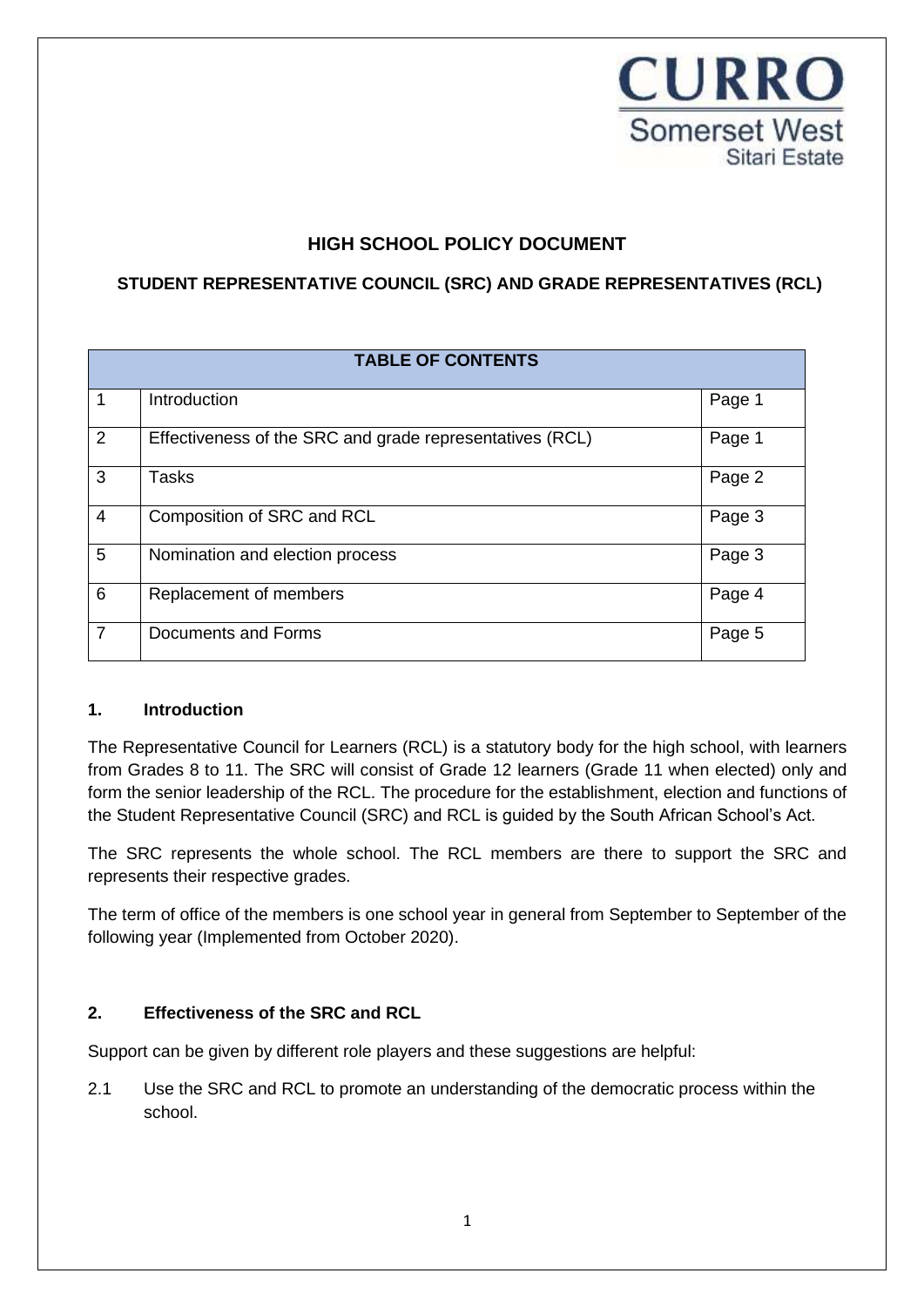- 2.2 Provide elected members with training about meeting procedure and their duties. This will add to their effectiveness as a team and teach them valuable life skills. This training could form part of the duties of the teacher responsible for the SRC and RCL.
- 2.3 Provide the members with the appropriate leadership training. These could include skills in time management, interpersonal relationships, mediation and communication. This will also increase the perceived value and status of serving on the SRC or as RCL.
- 2.4 Provide the SRC and RCL with clear guidelines about the scope and limits of their authority. Topics should be specified which are not open for discussion at meetings of the SRC such as personal information about the medical conditions and/or private lives of learners and/or members of staff; the dress sense of teachers; the professional performance of specific teachers. If these matters are raised, they should be declared out of order immediately so that no discussion takes place on the matter concerned.
- 2.5 Allocate a budget to the SRC and give them full authority to spend the money on condition that it will be to the benefit of the school. Ideally, the money should be an allocation from the school budget and should be included as an item when the school budget is drawn up.
- 2.6 Give the SRC and RCL appropriate guidelines on procedures to follow when dealing with issues which they have discussed and wish to express an opinion about, but which are outside their area of authority.

## **3. Tasks**

## 3.1 SRC

As the voice of the learners, the SRC has the responsibility to ensure:

- the concrete representation of the interests of the school body
- the active participation and improvement of the learners' environment
- the organisation of events at school
- the support of learners during conflicts at school (problems with teachers, disciplinary measures, suspensions from school etc.)

Different portfolios are allocated to the members of the SRC to ensure that tasks are delegated equally.

#### 3.2 RCL

The grade representatives report directly to the head leaders. Their task is mainly to be the conduit between the learners in their grade and the SRC. Although they are encouraged to take initiative, they also need to execute tasks delegated to them by the SRC. They have a role to play in improving their school and assisting those driving transformation in the school. They can learn and develop leadership skills.

RCL members must exemplify and embody qualities and virtues of leadership such as:

• Diligence to their responsibility and schoolwork.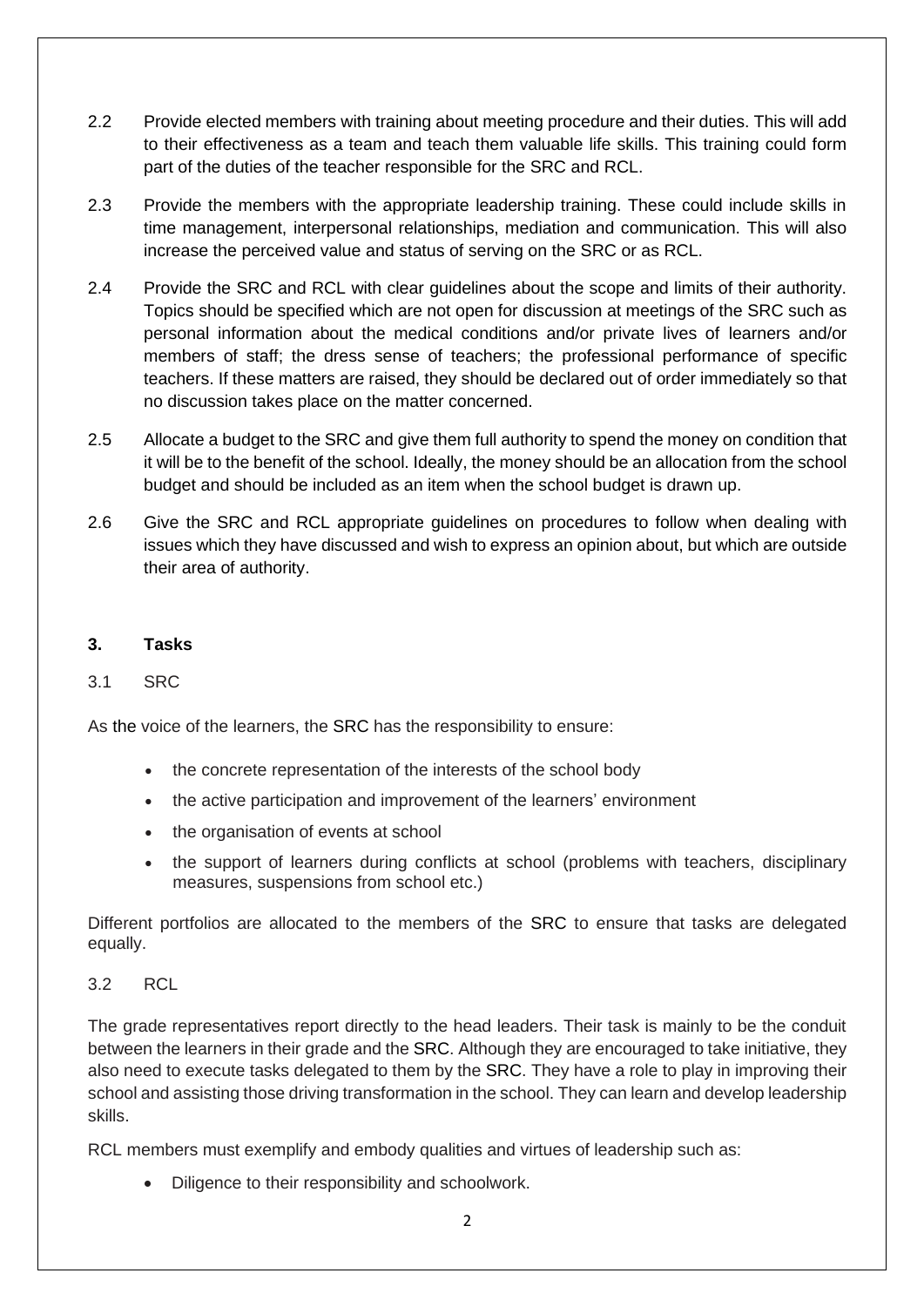- Being accountable; reliable and courteous towards learners and other stakeholders.
- Teamwork and commonality of purpose regarding learner programmes aimed at improving learner performance.
- Willingness and enthusiasm to share knowledge and interact with fellow learners.

### **4. Composition of SRC and RCL**

#### 4.1 SRC

A maximum of 10 members could be elected to serve on the council, but no more than 25% of the number of learners in the grade should be elected. The election of members is not gender biased.

#### 4.2 RCL

2 learners from each grade are elected to serve as grade representatives.

#### **5. Nomination and election process**

#### 5.1 SRC

- The High School has an SRC which is elected each year from the Grade 11 learners, by the learners in Grades 8 to 12, as well as staff members.
- The election takes place in term 3 and coincides with the start of the preliminary examinations of the Grade 12 learners.
- All Grade 11 learners that want to be eligible for election to serve on the SRC, must complete an application form and acceptance of nomination form.
- Grade 11 learners need to be nominated and seconded by a fellow Curro Somerset West learner. After this, a nomination form should be displayed for at least one week before the election date, for fellow learners and staff members to see.
- When nominations are considered for final approval, the following will be considered by the management of the school:
	- Sound academic performance
	- School attendance
	- Active involvement in a range of school activities
	- Disciplinary record: Learners who have been found quilty in a disciplinary hearing, in the same academic year, will not be eligible for election of the SRC
- The election is held during a special designated time and staff members are trained to conduct the voting process. A voting station will be set up and votes placed in a ballot box.
- The SRC teacher(s) and the Synergy Champion (responsible for capturing data) is responsible for the process of counting and checking of results and these should be represented to, and approved by, the Head of the High School before the final council is established.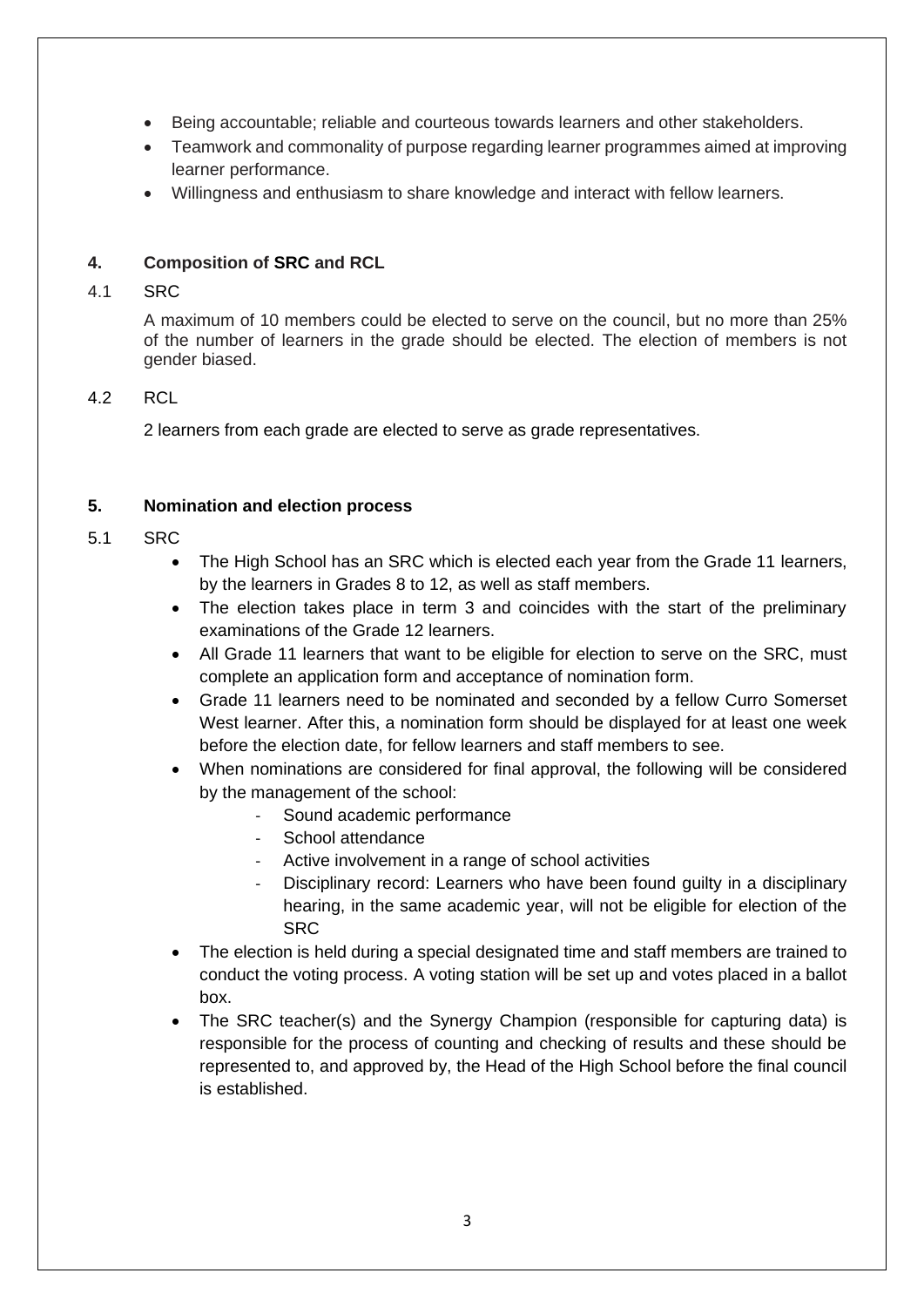Weighting of the votes:

| Grade 8         | 5%  |  |
|-----------------|-----|--|
| Grade 9         | 10% |  |
| Grade 10        | 15% |  |
| Grade 11        | 30% |  |
| <b>Teachers</b> | 30% |  |
| Grade 12        | 10% |  |

- The standardisation of votes is determined as follows: (Example Grade 12: Total votes for nominee/ total number of voters x 0,1)
- The total number of votes (unweighted) should also be taken into consideration when the final number of learners are chosen to serve on the SRC.

#### 5.2 Head Leaders

- The head leaders are elected during an official SRC meeting under the leadership of the SRC teacher and management of the school. The election takes place at the camp, or if not possible at the camp, at a designated time as communicated to the SRC learners.
- Only elected members of the SRC may vote.
- Any member that would like to withdraw, may do so before the voting starts.
- The two learners with the most votes are chosen as head leaders.
- There must be a  $\frac{2}{3}$  lead of votes for head leaders to be the elected. If there is not a  $\frac{2}{3}$ vote lead, the names of the top candidates must be announced, and another round of voting must take place.
- In the event of a tie, after the second round of votes for head leader, the learner who received the majority of weighted vote in the elections by the school, will be appointed.
- 5.3 Grade representatives (RCL)

The election of RCL members takes place during term 3.

The election process is conducted by the SRC / RCL teacher(s) by means of a closed ballot

- The names of all boys and girls who applied for the RCL in their respective grade, will be on the ballot list. Each learner votes for 2 learners in their grade. The voting takes place during a special designated time slot.
- The head leaders of the SRC will represent the Grade 12 learners on the RCL.
- Leadership development is always a prime focus and should be kept in mind when deciding on the final number of learners representing the school for a specific grade.

## **6. Replacement of members**

In the event of a member being unable to complete his/her term of office for whichever reason, the member with the next most votes during the voting process will be incorporated in the SRC. This member will receive all the benefits and recognition as deserved.